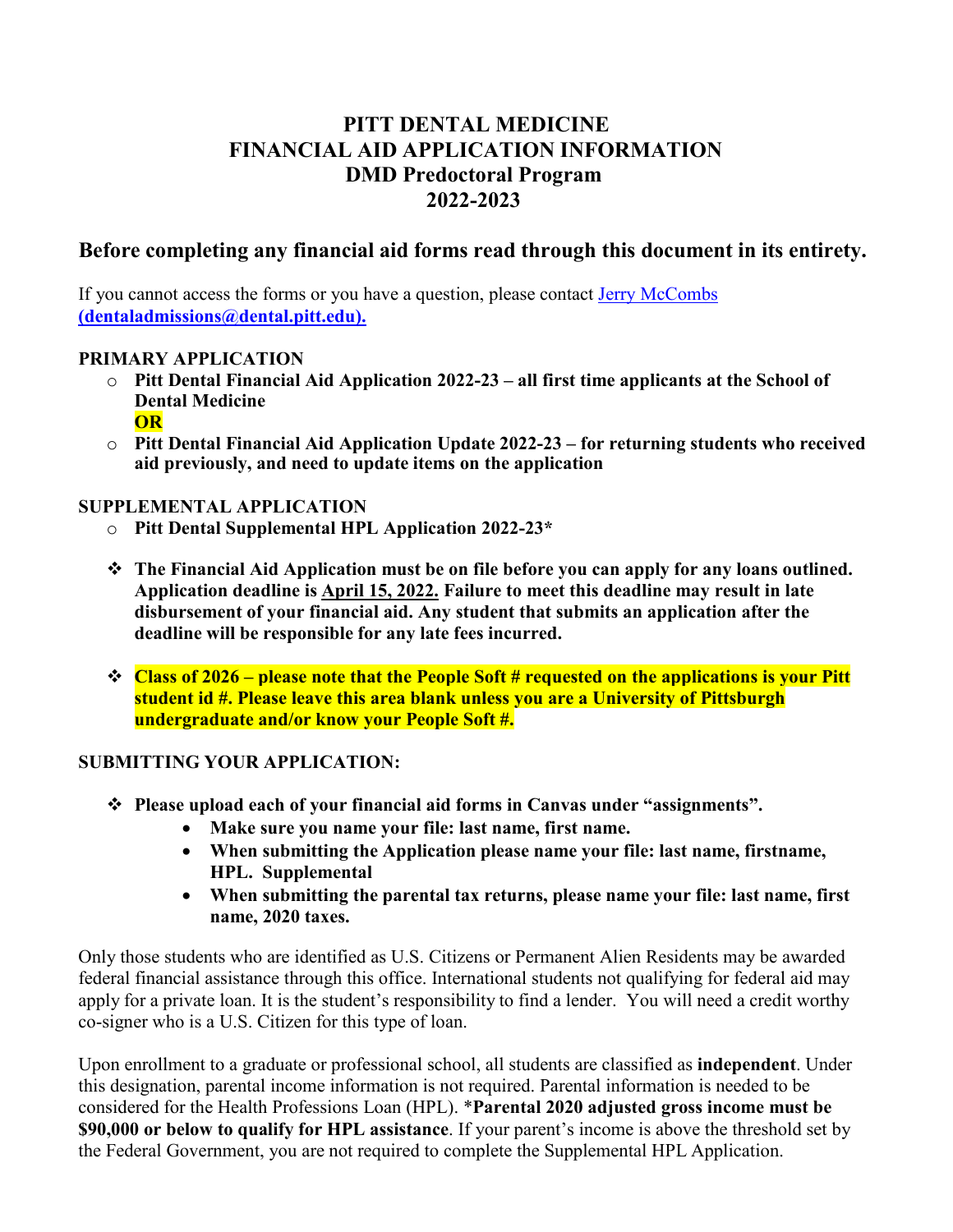Please be advised that your Student Loans will arrive in *two equal disbursements*. The first will be disbursed one week prior to the start of the Fall term and the second will be disbursed January 1<sup>st</sup> prior to the start of the Spring term.

**Financial aid is credited for Fall and Spring terms only**. *You will have to budget any refunds to cover your Summer term costs*, typically around \$500.00.

### **ELIGIBILITY**

Students are eligible to participate in the following aid programs outlined under "Available Resources." However, the amounts available to each student are determined by financial need. The **Free Application for Federal Student Aid (FAFSA)** is used to collect income and asset information, which is calculated, into an **Expected Family Contribution (EFC)**. This amount, when subtracted from the educational budget/costs, results in the financial need. **You must complete the FAFSA before federal financial aid can be processed. FAFSA deadline is April 30th.**

## **AVAILABLE RESOURCES**

**Scholarships** are awarded to entering students. Applicants are reviewed on the basis of merit, as well as financial need. The amount of each award varies and will be credited to your tuition account. **These awards are available to DMD Predoctoral students only.**

## **LOAN PROGRAMS**

Loan program information is subject to regular revision and should be verified with the Dental Medicine Financial Aid Office annually. The following loan program descriptions provide the most current information.

o The **Unsubsidized Stafford Loan** allows a maximum of **\$47,167** per academic year. The interest rate for this loan is also fixed. The borrower has the option of paying the interest or having it capitalized, to be paid at a later time. The interest rate for the 2021-22 academic year is 5.28% with an origination fee of 1.057%. 2022-23 interest rates will be declared in June. Applicants may apply using the Direct Stafford Master [Promissory](https://studentaid.gov/mpn/grad/landing) Note (MPN) Loan application. An MPN is good for 10 years. After completion make sure you sign the MPN using your federally issued FSA identification information. All first time students are required to also complete entrance [counseling.](https://studentaid.gov/app/counselingInstructions.action?counselingType=entrance)

Your Unsubsidized Loan will be disbursed in equal installments via electronic funds transfer, and will be applied to your PittPay account at the beginning of the term. All tuition and fees will be deducted from the loan disbursement. If a credit balance remains, the University of Pittsburgh will mail this amount to you in the form of a check or you can sign up for direct deposit. [Direct](https://payments.pitt.edu/about_refunds/) [deposit](https://payments.pitt.edu/about_refunds/) is **highly** recommended.